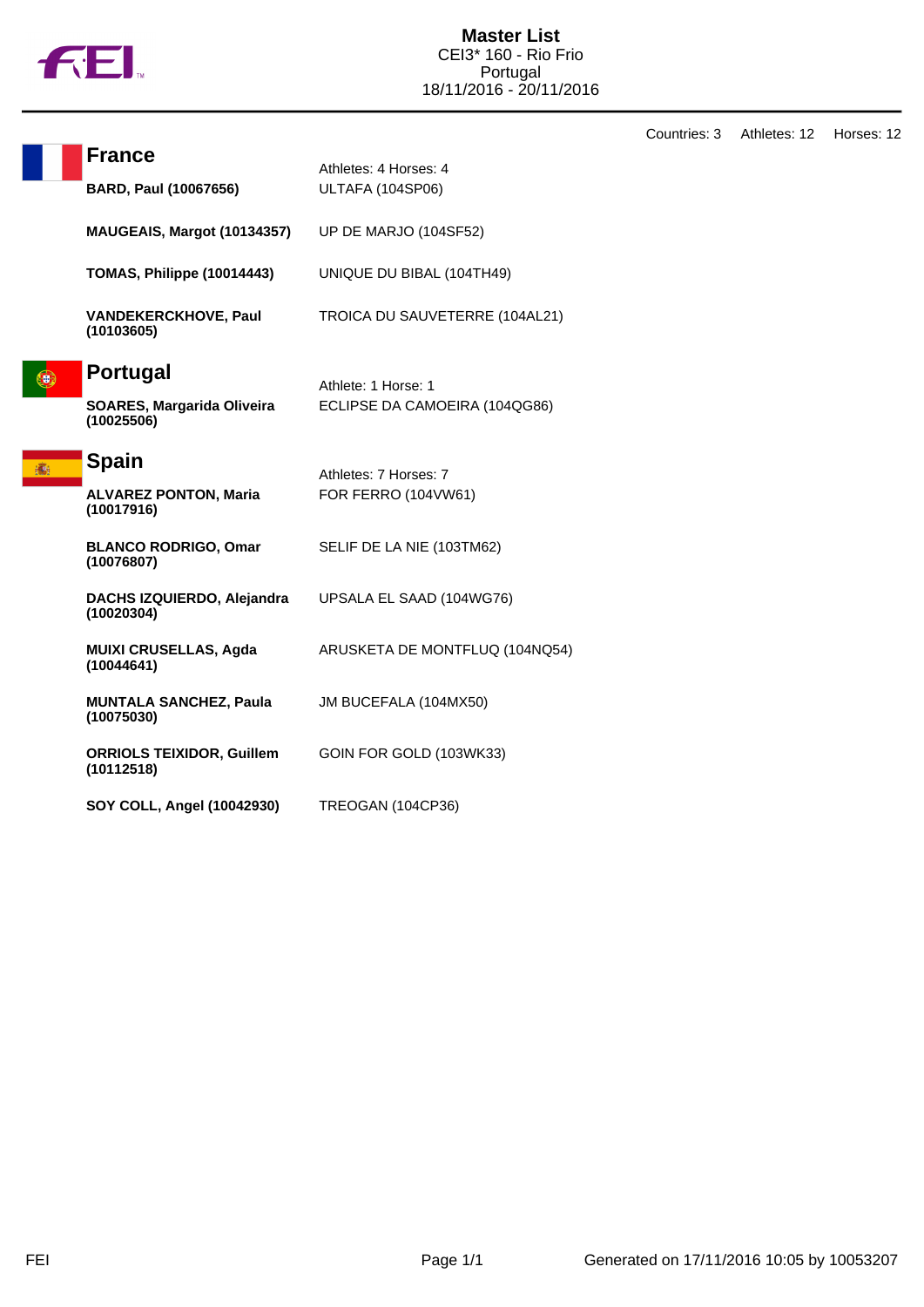

۳

| <b>Portugal</b>                                         | Athletes: 16 Horses: 16<br>E DA FUICA (104RH81) |  |
|---------------------------------------------------------|-------------------------------------------------|--|
| <b>BARBAS, Ana (10013970)</b>                           |                                                 |  |
| BARRADAS, Ana Maria (10018085) ESTRELA (105BG76)        |                                                 |  |
| <b>BARRADAS, José (10028734)</b>                        | DELTA RIO FRIO (105HJ69)                        |  |
| <b>BARRADAS, Luis Miguel</b><br>(10115007)              | ELEITA (104ZB28)                                |  |
| <b>BATISTA, Ricardo Relvas</b><br>(10025438)            | SAAD D'IBIS (104KQ59)                           |  |
| CABAÇO, Pedro (10143831)                                | <b>FERRARI S (105IY60)</b>                      |  |
| CACHEIRINHA, Filipe (10014057)                          | <b>FUICO (105BS42)</b>                          |  |
| <b>COMENDA, João Afonso</b><br>(10137130)               | ERVILHA DA AMEIRA (104ZB32)                     |  |
| <b>CONCEIÇAO, Luis Jorge</b><br>(10107968)              | JERJES 50 (105EU00)                             |  |
| FILIPE, José Pedro (10018079)                           | DJANGO DOS CHAPARROS (104ZC36)                  |  |
| GALVÃO, Frederico (10136461)                            | FIDALGO DE S. JOSE (105JZ79)                    |  |
| GODINHO, Pedro (10018089)                               | URSO DA AMEIRA (POR40613)                       |  |
| <b>LANTERNAS, Rui (10064744)</b>                        | ALCANTAVA (104PB96)                             |  |
| MONTEIRO, Ana Rita (10142629)                           | ELITE RIO FRIO (105HJ67)                        |  |
| MOURA, João Maria (10082961)                            | <b>ELVAS (105CD88)</b>                          |  |
| <b>PEREIRA, Rui (10014675)</b>                          | ESPELHO DOS CONDES (105BG74)                    |  |
| <b>Spain</b>                                            | Athletes: 15 Horses: 15                         |  |
| <b>BERENGUER CARRERA, Gil</b><br>(10064999)             | QUANASTA (103LD34)                              |  |
| <b>CALVO IBAÑEZ, Maialen</b><br>(10058000)              | CYBELE DU CASTEL (104KI07)                      |  |
| CARRILLO PAZ, Isabel (10062582) MAVER KAIROS (105EN68)  |                                                 |  |
| <b>COBALEDA TORREGROSA,</b><br>Jacobo (10034323)        | ASK (103FG40)                                   |  |
| HERRERA CARMONA, Francisco ESPLENDIDO DE DAZA (104AY62) |                                                 |  |

**Javier (10073198)**

Countries: 2 Athletes: 31 Horses: 31

竈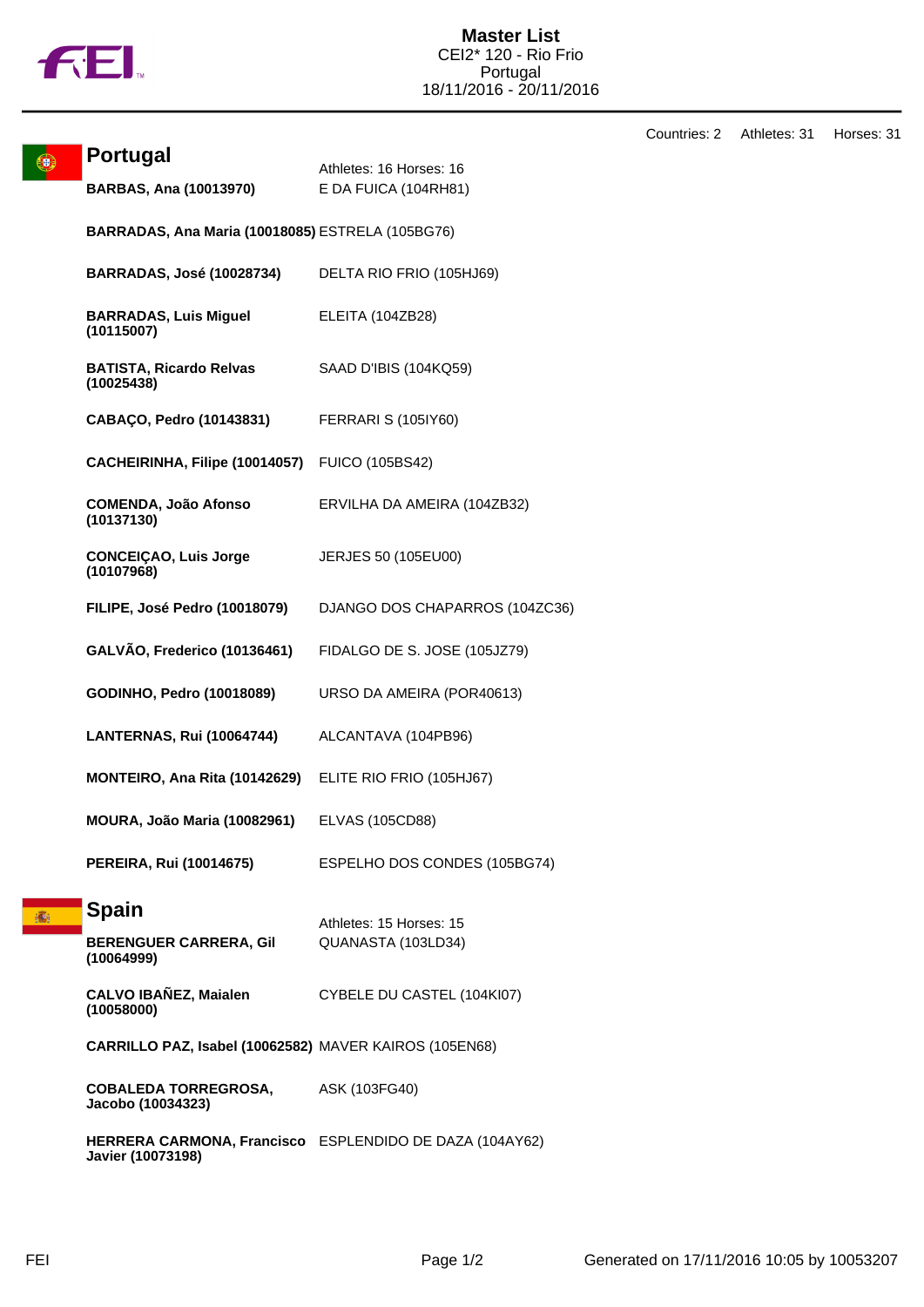

| <b>HERRERA CARMONA, Rocio</b> | FUSILERO KUNG FU (104SG36) |
|-------------------------------|----------------------------|
| Esperanza (10094075)          |                            |

**LEDESMA FELIU, Maria (10055389)**ESSENCIA D' IBERICA (105AO75)

| <b>LOBERA SALES, Cristina</b><br>(10042764)                               | UNGARA DOS CONDES (104FE03) |
|---------------------------------------------------------------------------|-----------------------------|
| <b>LOPEZ PENALONGA, José</b><br>(10066497)                                | LF-ELVAS (105HM48)          |
| <b>MINIÑO GARCIA, Andres</b><br>(10120839)                                | AM PASCUA (104VX76)         |
| <b>PRADERA LEDO, Maite (10089885)</b> TIDJARI (102NV38)                   |                             |
| <b>REGUERO DE LA POZA, Eva</b><br>Patricia (10062408)                     | ZAR CHINATA (104VG06)       |
| RODRIGUEZ CARRERA, Miguel<br>(10055384)                                   | WIKY (104EU59)              |
| <b>SANCHEZ HERRERA, Juan Carlos GAVIOTA 41.28 (105AR14)</b><br>(10055820) |                             |

**VENTURA BENEYTO, Alex (10055824)** ELVIS DA AMEIRA (105BM43)